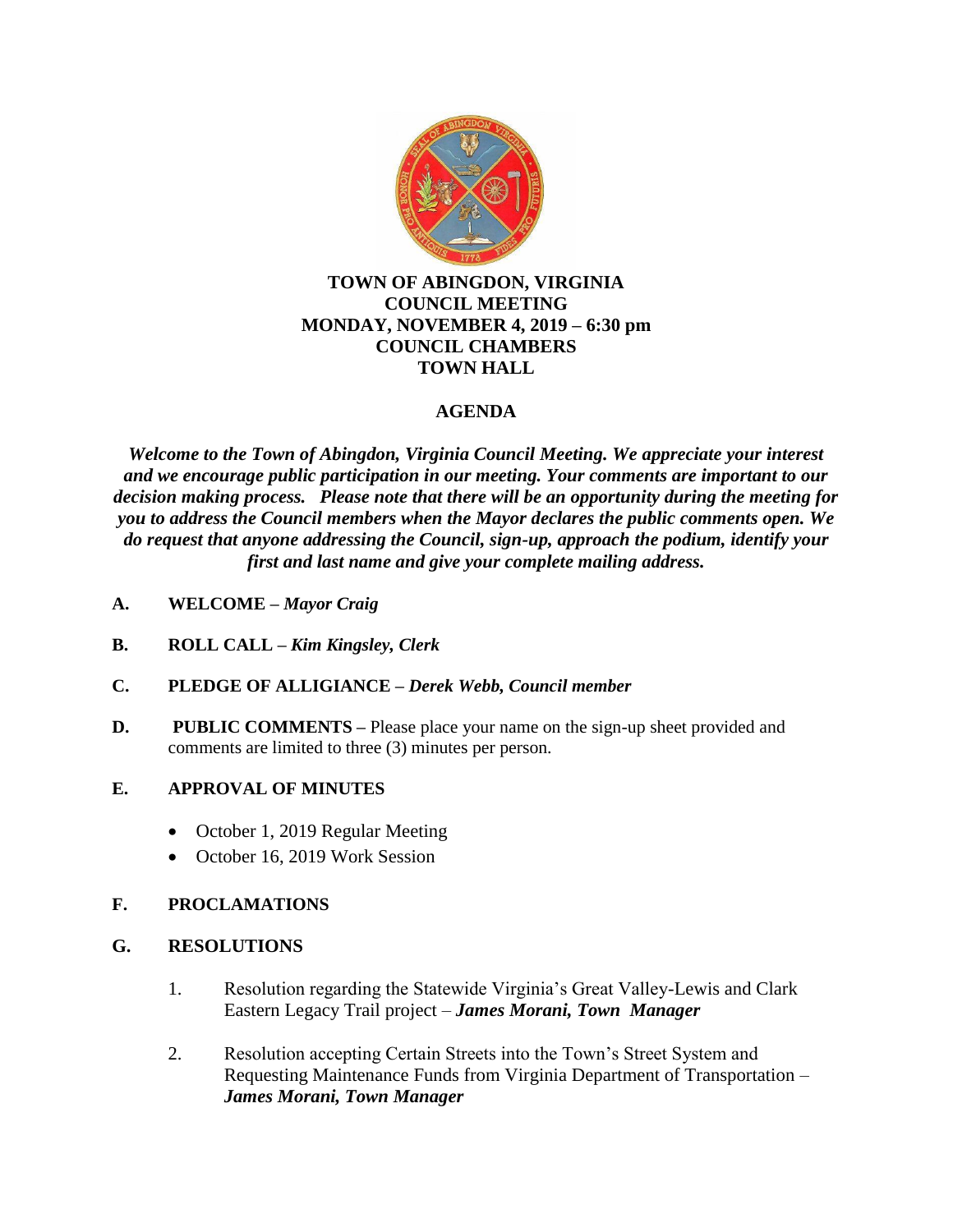#### **H. PETITIONS, PUBLIC HEARINGS AND FIRST READING OF ORDINANCES -**

1. Motion to approve application for a special use permit, pursuant to Section 15-9, Utilization of the flood Hazard district of the Town of Abingdon Zoning Ordinance, proposed construction in the flood hazard district, currently zone B-2 General Business District, located at 322 East Main Street, Abingdon, Virginia, Tax Map No. 013-1-84. – *Jason Boswell, Director of Planning*

### **I. SECOND READINGS**

1. **Public Hearing –** Pursuant to Code of Virginia, 1950, as amended, Section § 15.2- 2204 and The Code for the Town of Abingdon, Appendix  $B - Z$ oning Ordinance, Article 25 – Amendments, Administration and Interpretation, to consider an amendment to Appendix B – Zoning Ordinance, Article 17, Section 17-4, *Uses not provided for* **-** *Cameron Bell, Counsel*

#### **J. CONSIDERATION OF BIDS**

- 1. Authorization to award contracts for on-call engineering services *Tyler Vencill, Town Engineer*
	- A. Architectural
	- B. Wastewater

### **K. REPORTS FROM THE TOWN MANAGER / STAFF**

- 1. Confirmation of John Dew, Director of Public Works *James Morani, Town Manager*
- 2. Consideration of Development Agreement Regarding Extension of Green Spring Road – *James Morani, Town Manager*
- 3. Update on "Abingdon Sessions" *James Morani, Town Manager*

### **L. OLD BUSINESS - MATTERS NOT ON THE AGENDA**

#### **M. COUNCIL MEMBER REPORTS**

#### **N. APPOINTMENTS TO BOARDS AND COMMITTEES**

#### 1. **Infrastructure Advisory Committee**

- Appointment to replace new appointment with term(s) expiring in September 2023, and eligible for reappointment for an additional term